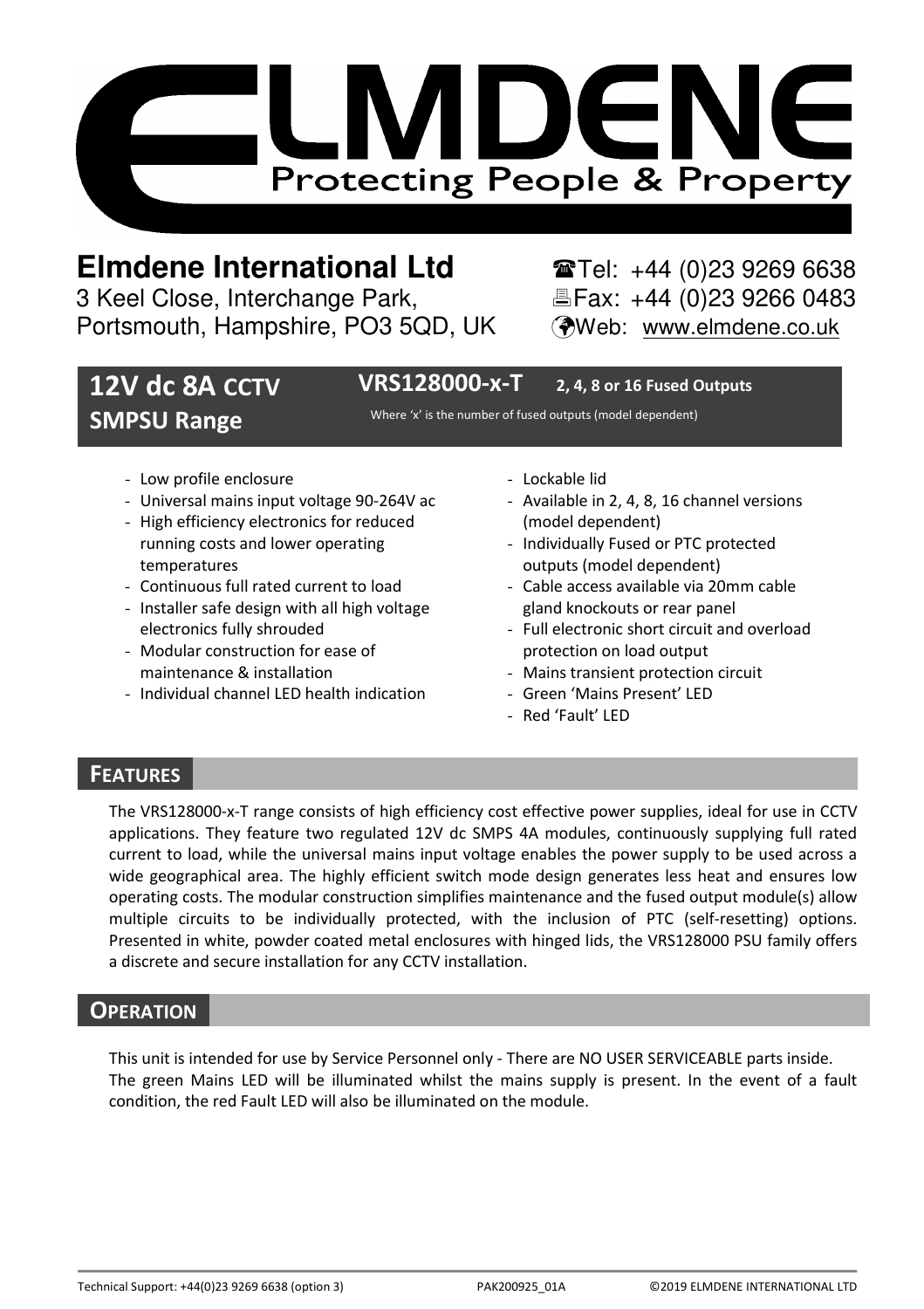

| <b>8A Models</b> | <b>Fused</b>        | PTC Rating (20°C)         | <b>Enclosure</b>  |
|------------------|---------------------|---------------------------|-------------------|
|                  | <b>Outputs</b>      |                           |                   |
| VRS128000-2-T    | $2 \times 4A$       |                           |                   |
| VRS128000-4-T    | $4 \times 2A$       |                           | 310H x 245W x 60D |
| VRS128000-4PTC-T | $4 \times 2A$ (PTC) | $I_H = 2.5A / I_T = 5.0A$ | Large Low Profile |
| VRS128000-8PTC-T | 8 x 1A (PTC)        | $IH=1.1A / IT=2.2A$       | Hinged Lid        |
| VRS128000-16-T   | 16 x 0.5A           |                           |                   |

#### **INSTALLATION AND SET-UP**

This unit is only suitable for installation as permanently connected equipment. The PSU is *NOT SUITABLE* for external installation*. EQUIPMENT MUST BE EARTHED*. Before installation, ensure that external disconnect device is *OFF*. The PSU should be installed according to all relevant safety regulations applicable to the application.

#### **Mounting**

- 1. Mount securely in correct orientation using the 3 available mounting holes.
- 2. Route mains and low voltage output cables via different knockouts and/or rear cable entry holes.
- 3. Use bushes and cable glands rated to UL94 HB minimum.

#### **Mains Power Up**

- 1. Attach correctly rated mains cable (minimum 0.75mm<sup>2</sup> [6A], 300/500V ac) and fasten using cable ties.
- 2. Apply mains power. Check for 12V dc on load outputs. Check green Mains LED is illuminated on the modules.
- 3. Disconnect mains power.

#### **Load Output**

- 1. Attach correctly rated load cable and fasten using cable ties. Note polarity.
- 2. Re-apply mains power. Check green Mains LED is on.
- 3. Check Red Fuse Output Module LED's are illuminated.
- 4. Verify load is operating correctly.

## **MAINTENANCE**

There is no regular maintenance required of this PSU.

If the output of the PSU fails, the cause of the failure should be investigated e.g. short circuit load. The fault should be rectified before restoring power to the PSU. The glass fuse(s) may need to be replaced ensure the correct fuse rating and type is used. In the case of the PTC fuse models these will automatically reset once the fault is removed.

## **DISPOSAL OF PRODUCT AT END OF LIFE**

This product falls within the scope of EU Directives 2012/19/EU Waste Electrical and Electronic Equipment (WEEE). At the end of life, the product must be separated from the domestic waste stream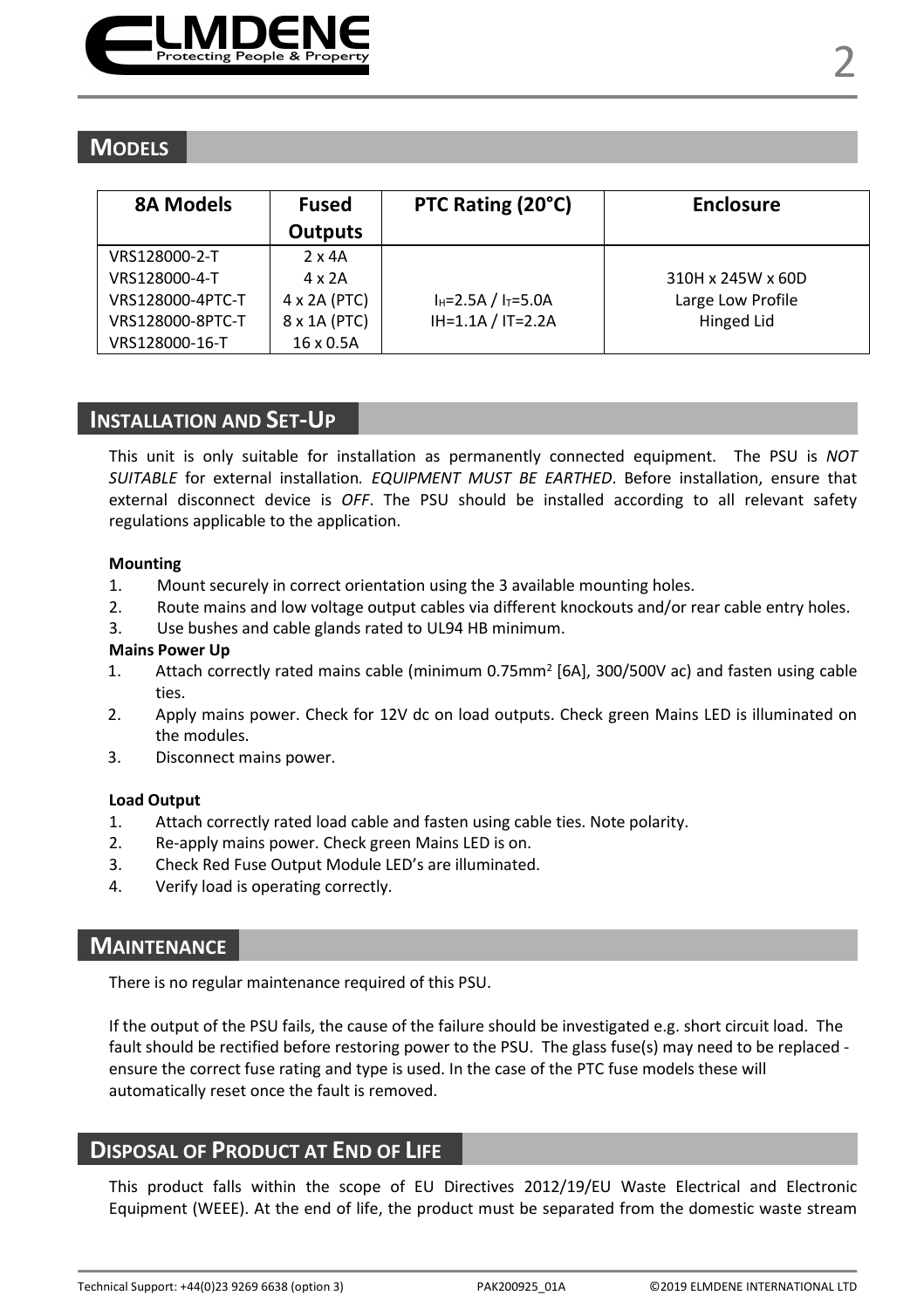

and disposed via an appropriate approved WEEE disposal route in accordance with all national and local regulations.

#### *For more information see: www.recyclethis.info*

## **SPECIFICATION**

#### **Input Specification:**

|                             | VRS128000-x-T            |
|-----------------------------|--------------------------|
| Voltage (rated)             | 100-240V ac              |
| Voltage (operating)         | 90-264V ac               |
| Frequency                   | 50-60Hz                  |
| Mains Input Fuse (Terminal) | <b>T3.15 HRC</b>         |
| Module fuse - Mains         | <b>T3.15A HRC</b>        |
| Max standby Power           | 0.5W (no load connected) |
| Max Mains Input Current     | 3A                       |

#### **Output Specification:**

| Voltage            | 11.4 - 12.6V dc (12V dc nominal)   |  |
|--------------------|------------------------------------|--|
| Max load current   | 8A (Total)                         |  |
| Ripple             | 150 mV pk-pk max                   |  |
| Module Output Fuse | 2 x F4.0A                          |  |
| Overload           | Electronic shutdown until overload |  |
|                    | or short circuit removed           |  |

#### **Local Indicators**

| MAINS LED (Green)      | Mains present         |
|------------------------|-----------------------|
| Fault LED (Red)        | Module O/P Fuse blown |
| FOM Health LED's (Red) | Illuminated - Healthy |

#### **Mechanical**

|                                                                      | T - Enclosure              |
|----------------------------------------------------------------------|----------------------------|
| <b>Enclosure Dimensions</b><br>$h \times w \times d$ (mm) [external] | $310 \times 245 \times 60$ |
| Weight                                                               | 2.7 <sub>Kg</sub>          |

#### **Environmental**

Temperature  $-10$  to +40°C (operating) 95% RH non-condensing -20 to +80°C (storage)